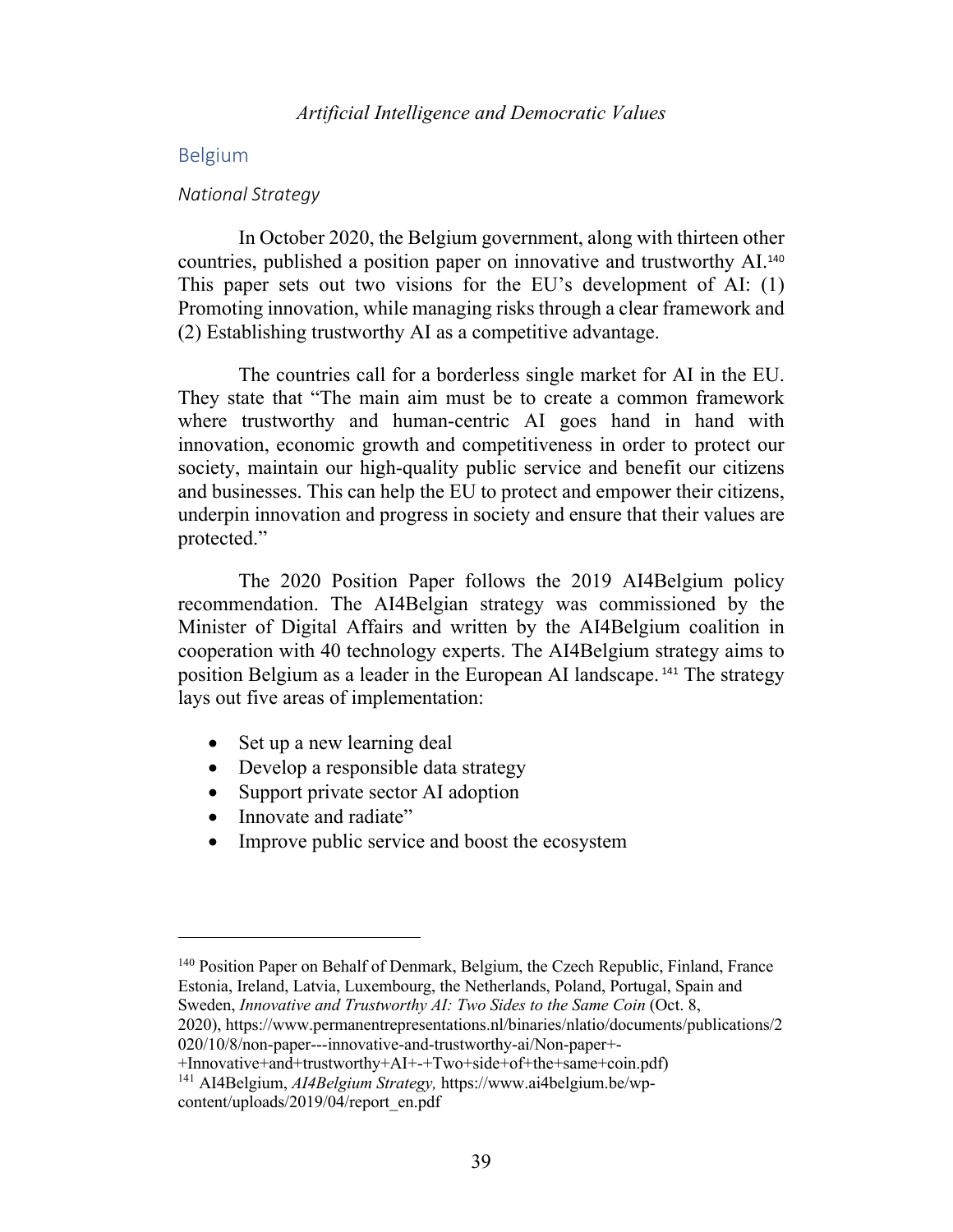The Responsible Data Strategy specifically targets the ethical use of AI and proposes to:

- Share guidelines and best practices on how to address ethical topics in business and public institutions
- Demand from the private and public sectors to communicate and be transparent about their AI ethics policies
- Create a Belgian ethical committee to provide industry, authorities and society with guidance on ethical and regulatory topics

In the introduction on the AI4Belgium website, the president of Belgium, Alexander De Croo and Philippe De Backer, the Minister of Administrative Simplification, Digital Agenda, Postal Services and Telecom write: "This is an initial step towards an ambitious and official Belgian AI strategy. We will start implementing some of the coalition's recommendations. It will also be up to our next government to uphold this ambition and put recommendations into practice, together."<sup>142</sup> The AI4Belgium coalition also encouraged the federal government to commission a National AI strategy. 143

In 2019 the "Information Report on the necessary cooperation between the Federal State and the federated entities regarding the impact, opportunities, possibilities and risks of the digital "smart society" was released by a working group created by the Belgian Senate that has been meeting since 2018.<sup>144</sup> Their findings are grouped in six chapters:

- 1) Governance, ethics and human rights, and legislation
- 2) Economy, labour market and taxation
- 3) Education and training
- 4) Attention economy: impact on people
- 5) Privacy and Cybersecurity
- 6) Research and development

<sup>142</sup> AI4Belgium, *About: Introduction,* https://www.ai4belgium.be/introduction/

<sup>143</sup> European Commission, Belgium AI Strategy Report, August 2020,

https://ec.europa.eu/knowledge4policy/ai-watch/belgium-ai-strategy-report\_en <sup>144</sup> US Library of Congress, *Regulation of Artificial Intelligence: Europe and Central* 

*Asia: Belgium* (July 2020) [DT], https://www.loc.gov/law/help/artificialintelligence/europe-asia.php#belgium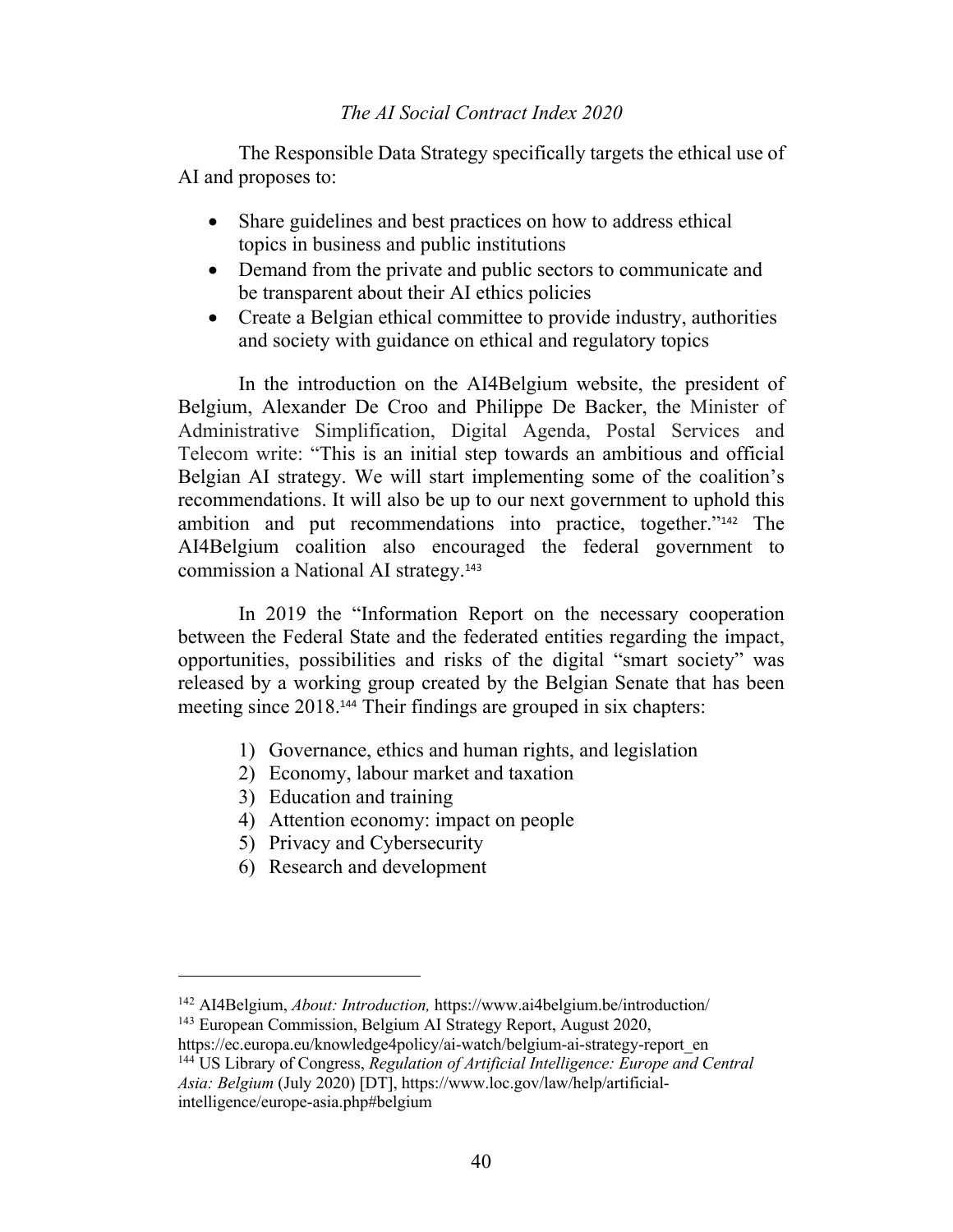Further, recommendations are made for each of these areas. The report states: "The development and use of artificial intelligence shall be based on the following guiding principles: prudence, vigilance (3), loyalty (4), reliability, justification and transparency, accountability, limited autonomy, humanity (5), human integrity (6), and balancing of individual and collective interests." and "Fundamental rights, in particular human dignity and freedom, and privacy, must be the basis and starting point for all actions and legislation in the field of artificial intelligence."<sup>145</sup>

The Chamber of Representatives also formed the Working Group on a Robo-Digital Agenda in Parliament which was tasked with designing an agenda for the establishment of an "inclusive and sustainable robo-digital agenda."<sup>146147</sup> This Working Group held its first meeting in 2018. 148

#### *Regional/Community Strategies*

Belgium is a federal government. This means that there are many different levels of government. Belgium has three regions as well as three communities, all of which have their own governments and many of which have also developed strategies and initiatives on digitalization or AI. The German, French and Flemish-speaking communities are language based. They are responsible for language, culture, education, audiovisual things and aid to people in need. The regions, Flemish, Brussels Capital and Wallon-region, are territory based. They are responsible for economy, employment, housing, public works, energy transportation, environmental and spatial planning and have some things to say concerning international

<sup>147</sup> Chambres des Représentants de Belgique, P*roposition de Résolution relative à la création d'un agenda robonumérique inclusif et durable* (July 2020),

https://www.lachambre.be/doc/flwb/pdf/54/2643/54k2643001.pdf#search%3D%22intelli gence%20artificielle%20%2054%20%3Cin%3E%20keywords%22

<sup>148</sup> Gilles van den Burre, *Première réunion du groupe de travail sur l'agenda robonumérique au Parlementn* (Jan. 2018)

<sup>145</sup> Sénat de Belgique, Rapport d'information relatif à la nécessaire collaboration entre l'État fédéral et les entités fédérées en ce qui concerne les retombées, les opportunités, les potentialités et les risques de la « société intelligente » numérique (Mar. 2019)

https://www.senate.be/www/webdriver?MItabObj=pdf&MIcolObj=pdf&MInamObj=pdfi d&MItypeObj=application/pdf&MIvalObj=100664119

<sup>146</sup> US Library of Congress, *Regulation of Artificial Intelligence: Europe and Central Asia: Belgium* (July 2020), https://www.loc.gov/law/help/artificial-intelligence/europeasia.php#belgium

https://gillesvandenburre.be/2018/01/18/premiere-reunion-groupe-de-travail-lagendarobonumerique-parlement/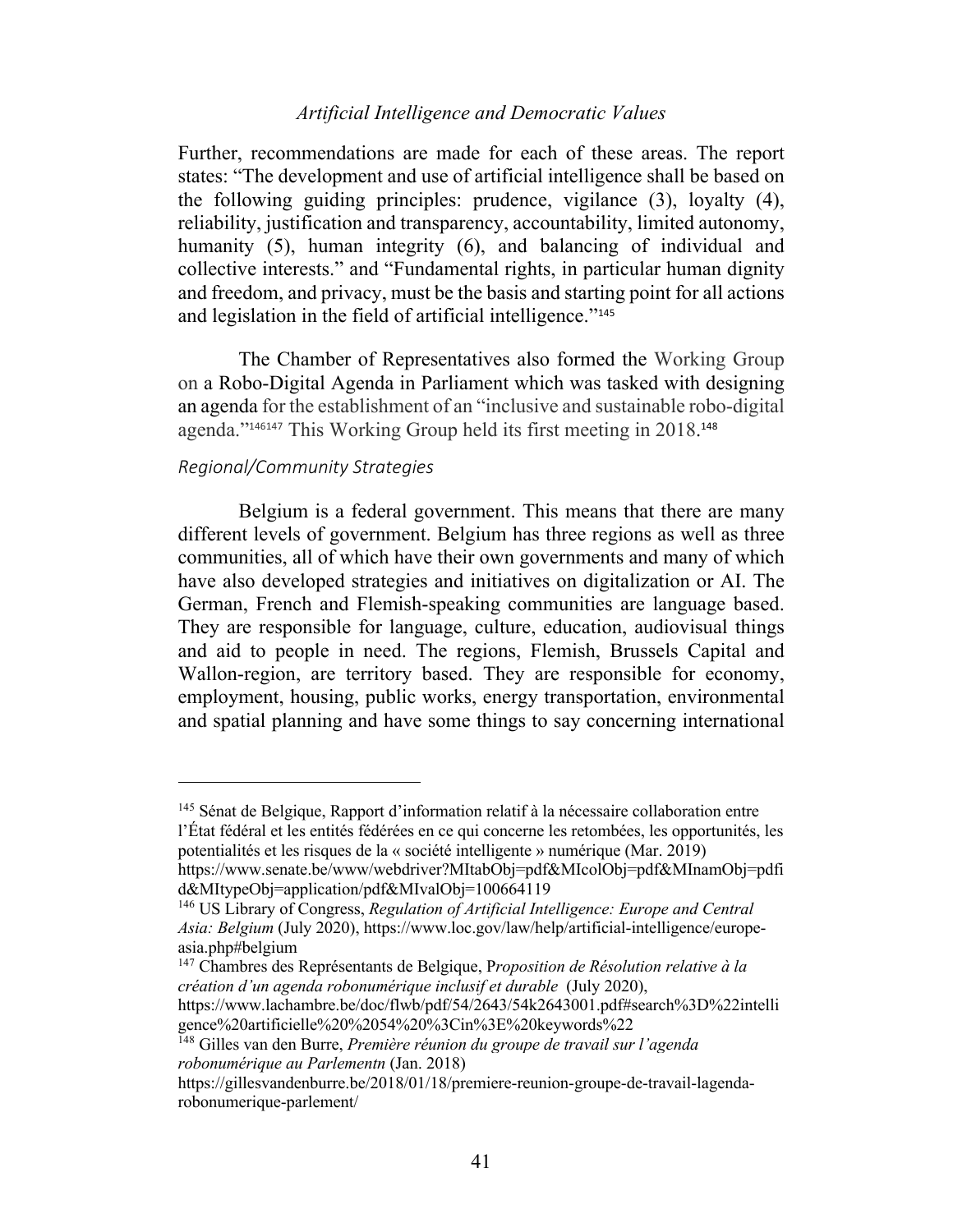affairs. The federal government is responsible for foreign affairs, defense, justice, finance, social security, healthcare and internal affairs.<sup>149</sup>

The Flemish region released the Vlaanderen Radicaal Digitaal in 2019 which is an action plan to foster AI which also includes supporting awareness and training skills needed for new technology*.* This also entailed 5 million euros for initiatives specifically related to AI ethics and education.<sup>150</sup> The Walloon government published a the "Digital Wallonia 2019-2024" strategy *"*based on values including a cross-disciplinary approach, transparency, coherence, openness and flexibility."<sup>151</sup> The government also launched DigitalWallonia4.ai which, amongst other things, calls for "awareness-raising and training initiatives" and "it includes practical actions to support companies that want to incorporate artificial intelligence into their business through to developing prototypes."<sup>152</sup> The Brussels region also funds several awareness and educational programs through its regional innovation funding body, Innoviris.<sup>153154</sup> Finally, the Federation Wallonie Bruxelles, which is the French community of Belgium, has appointed a digital ethics coordinator and is also planning to set up an ethics boaffard.<sup>155</sup>

#### *Public Opinion*

A 2019 opinion survey by AI4Belgium examined the public perception of AI, the perceived impact, and the role the government should play in AI implementation.<sup>156</sup> According to the survey, 76% of the

<sup>149</sup> Wikipedia, C*ommunities, regions and language areas of Belgium,* 

https://en.wikipedia.org/wiki/Communities, regions and language areas of Belgium <sup>150</sup> Flanders: Department for Economy, Science and Innovation, *Vlaams actieplan* 

*Artificiële Intelligentie gelanceerd* (Mar. 22, 2019),

https://www.ewi-vlaanderen.be/nieuws/vlaams-actieplan-artificiele-intelligentiegelanceerd

<sup>151</sup> Digitalwallonia.be, *Digital Wallonia 2019-2024* (June 2018),

https://www.digitalwallonia.be/en/posts/digital-wallonia-2019-2024 <sup>152</sup> Digitalwallonia.be, *DigitalWallonia4.ai,*

https://www.digitalwallonia.be/en/projects/digitalwallonia4-ai#contacts

<sup>153</sup> Innoviris.brussels, Get funded, https://innoviris.brussels/get-funded

<sup>154</sup> European Commission, *Belgium AI Strategy Report (*Aug.t 2020),

https://ec.europa.eu/knowledge4policy/ai-watch/belgium-ai-strategy-report\_en

<sup>155</sup> OECD.ai, *Approach of the Federation Wallonie Bruxelles* (Oct. 2019),

https://www.oecd.ai/dashboards/policy-initiatives/2019-data-policyInitiatives-24911/ <sup>156</sup> AI4Belgium, *Perceptie Artificiële Intelligentie* (Feb. 2019),

https://www.ai4belgium.be/wp-content/uploads/2019/04/enquete\_en.pdf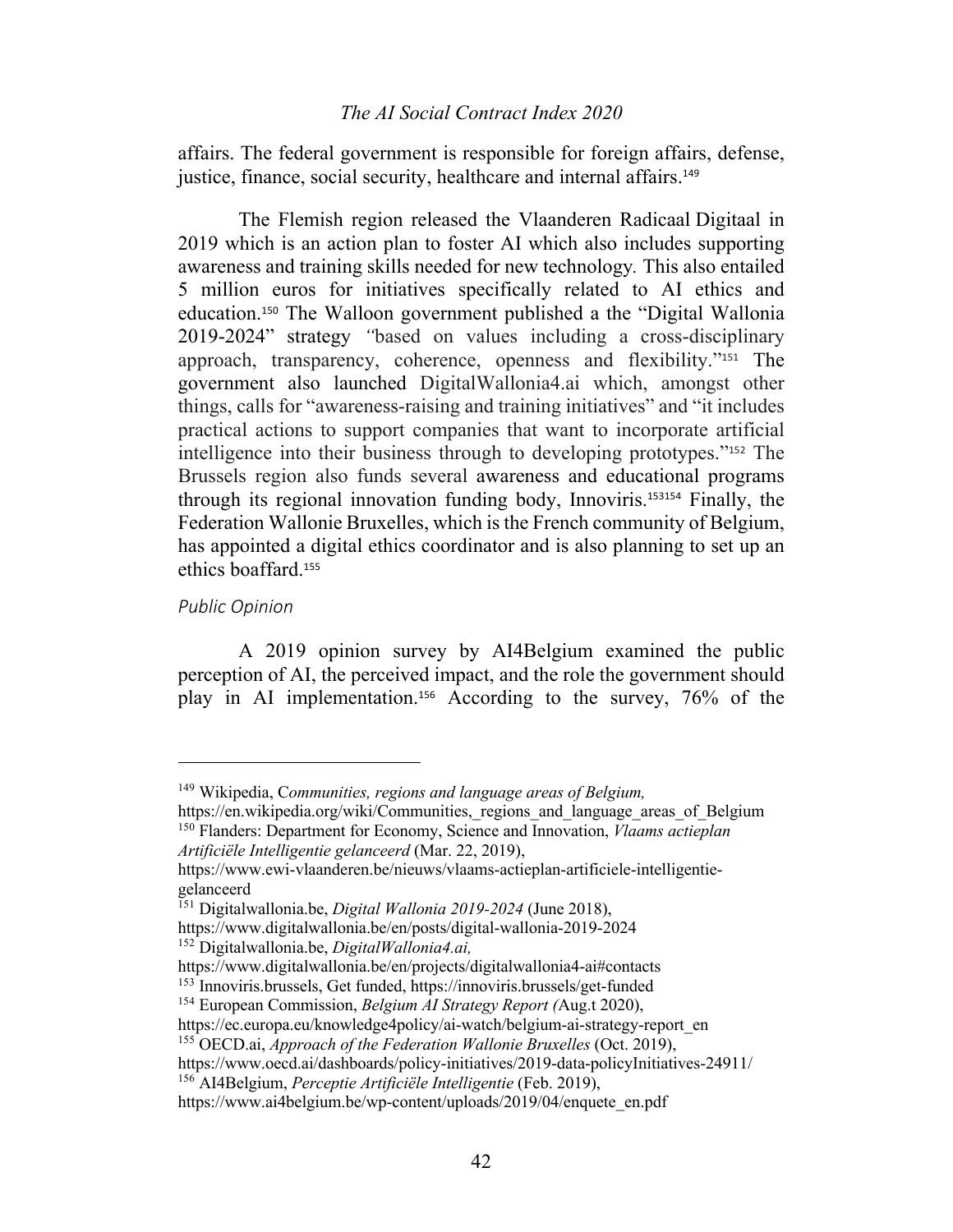respondents hold a positive attitude towards technological developments, while only 6% hold a negative attitude. Most respondents were worried about the loss of privacy, security and integrity of their personal information (85%), less use of human common sense (85%), less human interaction (83%) and the loss of trust and control over robots and artificial intelligence  $(77\%).$ 

When asked which activity to prioritize, the highest priority was "The management of ethical risks around AI. For example, discrimination, privacy, etc." (74%). This was followed by "supporting employees and employers in the transition to AI in the workplace" (65%), "improving public service through AI" (58%), "supporting research and development (R & D) and innovation in the field of AI" (52%), "facilitating and supporting enterprise access to AI technologies" (48%), and "supporting start-ups engaged in AI" (45%). The majority of citizens suspect that AI will increase inequality between highly educated and low- or unskilled people (66%) and between persons with a privileged background and persons without a privileged background (60%).

## *Independent AI oversight*

The Belgium Privacy Commission was reformed in 2018 due to the implementation of GDPR. It is now called the Belgian Data Protection Authority and has direct sanctioning powers as well as extended enforcement competencies. It also completely restructured the entire entity into six bodies.<sup>157158</sup>

As a further result of GDPR, the Supervisory Body for Police Information, "the oversight body which looks at how the police use information (Controleorgaan op politionele infomatie, COC) was reformed to function as an independent data protection body." This body is intended to oversee how the police use data.<sup>159160</sup>

<sup>157</sup> PWC Legal, *The new Belgian Data Protection Authority: who's who and how will it work* (Jan. 23, 2019), https://www.pwclegal.be/en/news/the-new-belgian-data-protectionauthority---whos-who-and-how-wil.html

<sup>158</sup> Hunton Andrews Kurth, *Belgium Adopts Law Reforming the Belgian Privacy Commission* (Jan. 18, 2018, https://www.huntonprivacyblog.com/2018/01/18/belgiumadopts-law-reforming-belgian-privacy-commission/

<sup>159</sup> Algorithm Watch, *Automating Society Report 2020: Belgium,* 2020,

https://automatingsociety.algorithmwatch.org/report2020/belgium/

<sup>160</sup> Supervisory Body for Police Information, https://www.controleorgaan.be/en/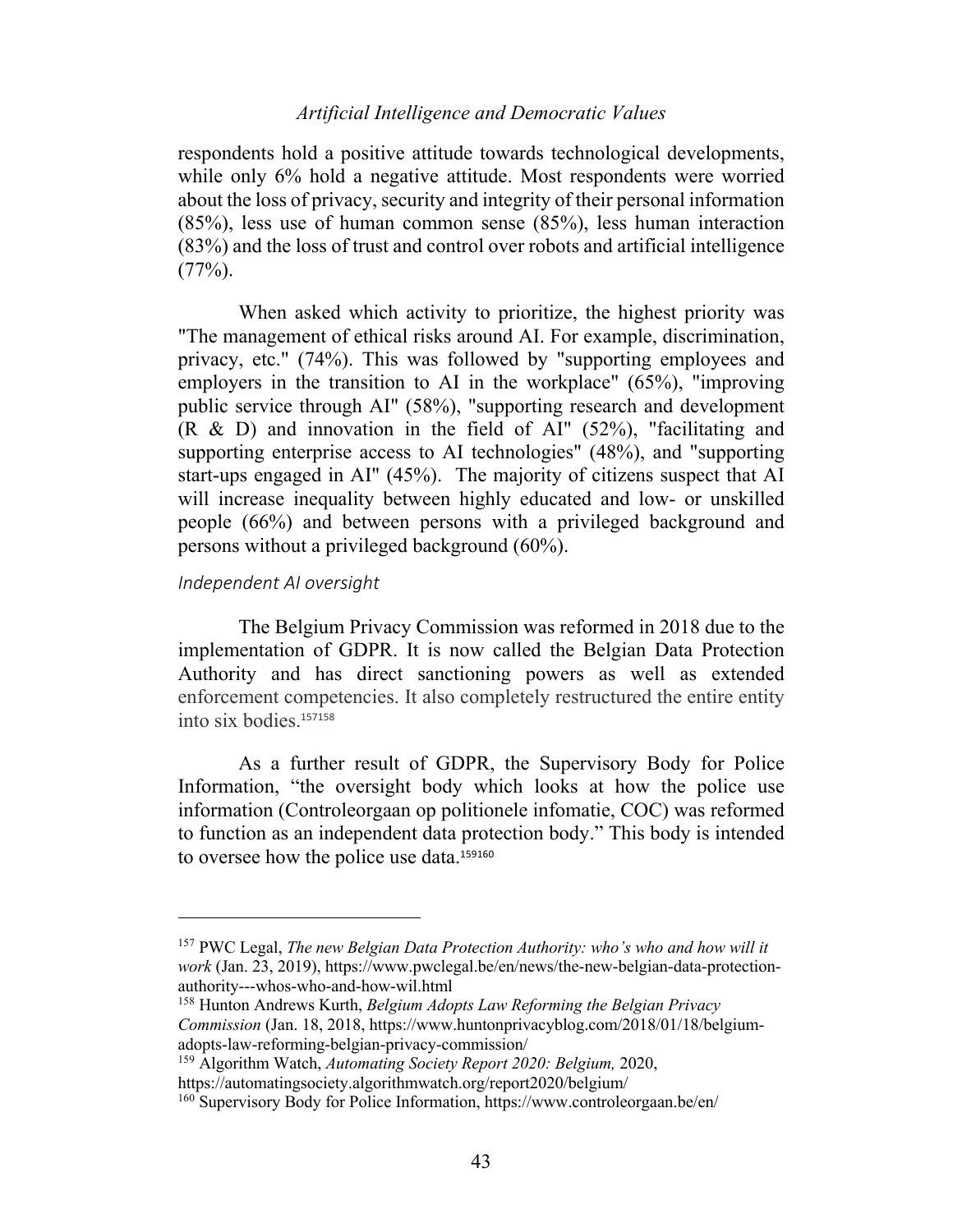Furthermore, in 2019 the Parliament established the National Human Rights Institution (NHRI). This step was welcomed by the UN and many human rights organizations, as there were gaps in human rights oversight on a national level. The Institution's main goal is to facilitate cooperation between the existing human right oversight mechanisms and fill the gaps in the existing landscape.<sup>161162163</sup>

### *Public Participation*

AI4Belgium.be not only provides information on the national AI strategy but also offers information on AI implementation. The section "News" lists news articles on the latest happenings related to AI policy and industry.<sup>164</sup> Further, there is a form to contact the coalition as well as an opportunity to join the coalition.<sup>165166</sup> Anyone can join, including organizations, technology experts, policy makers as well as civil society are encouraged to join. According to Alexander De Croo and Philippe De Backer: "This is a coalition open to anyone who wants to build a better Belgium."167

Further, several regional websites, such as digitalwallonia.be, provide information on the region's specific initiatives and projects.<sup>168</sup>

### *Facial Recognition*

According to AlgorithmWatch, the Belgian government is using AI for facial recognition at the Brussels Airport, at school registrations, football matches, and for healthcare.<sup>169</sup> A "smart" video surveillance system is also

<sup>161</sup> LibertiesEU, *Belgium Approves Law Creating Long Overdue Human Rights Institution, 15th June 2019,* https://www.liberties.eu/en/news/civicus-monitor-belgium-

update-june-2019/18043

<sup>162</sup> European Networks of National Human Rights Institutions, *ENNHRI welcomes new law adopted on National Human Rights Institution in Belgium* (May 9, 2019),

http://ennhri.org/news-and-blog/ennhri-welcomes-new-law-adopted-on-national-humanrights-institution-in-belgium/

<sup>163</sup> Amnesty International, *Belgium 2019,* https://www.amnesty.org/en/countries/europeand-central-asia/belgium/report-belgium/

<sup>164</sup>AI4Belgium, *News,* https://www.ai4belgium.be/news/

<sup>165</sup>AI4Belgium, *Join,* https://www.ai4belgium.be/join-ai4belgium/

<sup>166</sup> AI4Belgium, *Contact,* https://www.ai4belgium.be/contact/

<sup>167</sup> AI4Belgium, *About: Introduction,* https://www.ai4belgium.be/introduction/

<sup>168</sup> Digitalwallonia.be, https://www.digitalwallonia.be/fr/projets

<sup>169</sup> AlgorithmWatch, *Automating Society 2020,* (Oct. 2020),

https://automatingsociety.algorithmwatch.org/report2020/belgium/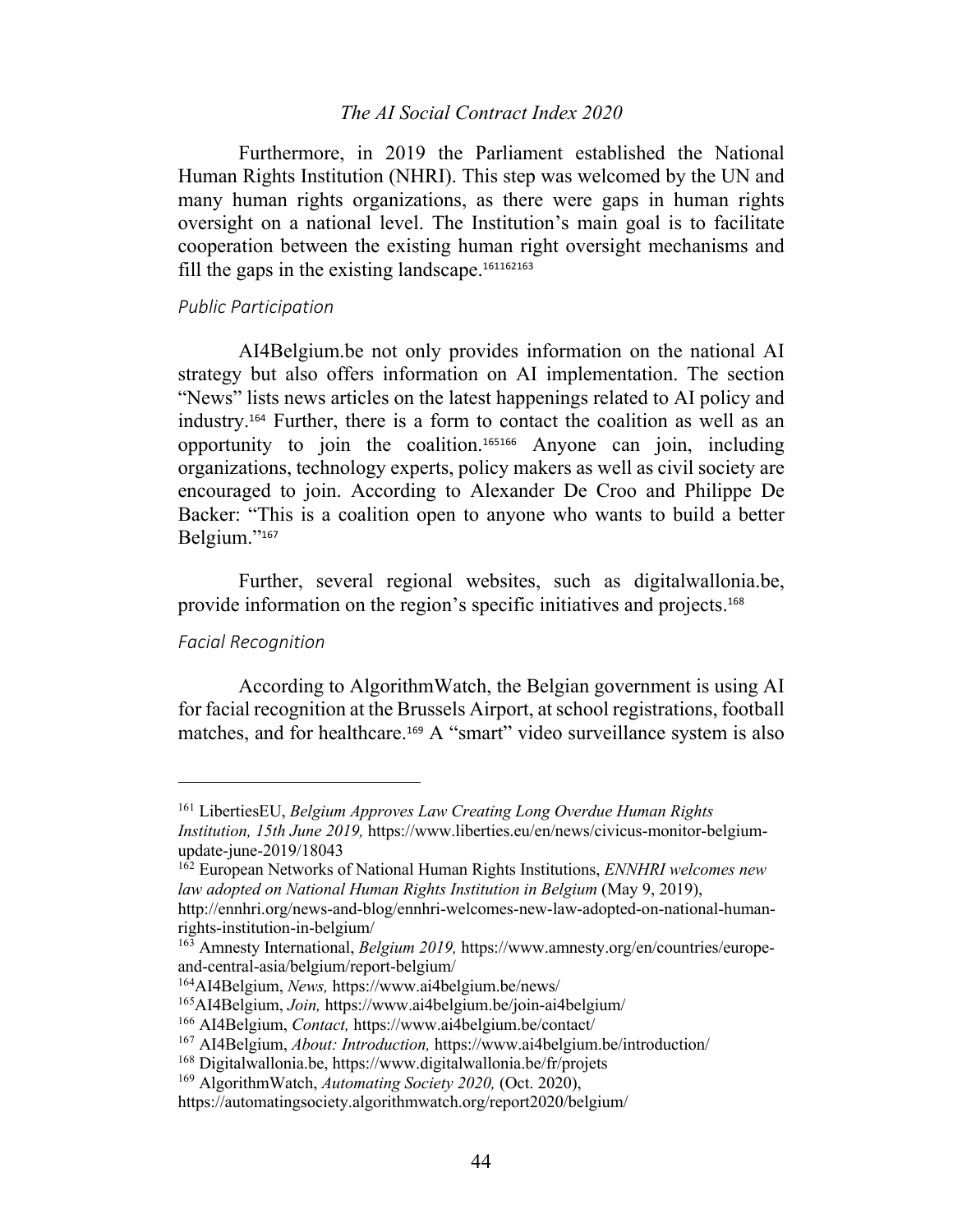in use to locate criminals, solve theft cases and collect statistical information. According to AlgorithmWatch, there is no legal framework governing this activity by police. The Belgian Oversight Body for Police Information (COC) has criticized the use of facial recognition at the Brussels airport, stating that there is "too little information about the implementation and risks of the technology as there was no clear policy or data protection impact assessment conducted to come to a conclusion or offer advice." They are asking for a temporary ban of the pilot project. 170

## *Algorithmic Transparency*

Belgium is subject to the General Data Protection Regulation which established rights to "meaningful information about the logic involved" as well as about "the significance and the envisaged consequences."<sup>171</sup> The scope of protection in Belgium is wide, meaning that "any "significant effect" can trigger the protection of Article 22." Further, only one of several safeguards is mentioned, namely: the right to obtain human intervention. The right to contest, express his/her view, or receive information/explanation is not mentioned.<sup>172</sup>

## *Lethal Autonomous Weapons Systems*

In 2018, the Belgian Parliament passed the "Resolution to prohibit use, by the Belgian Defense, of killer robots and armed drone."<sup>173</sup> In this resolution the Parliament states that Belgium should:

1) Participate in international working groups within the framework of the United Nations and the Convention on Certain Conventional Weapons (CCW) in particular to work towards an internationally recognized definition of killer robots and to

https://www.sciencedirect.com/science/article/pii/S0267364918303753#sec0005 <sup>173</sup> *Chambre des représentants de Belgique [Belgian Chamber of Representatives], Proposition de resolution relative à la création d'un agenda robonumérique inclusif et durable [*Proposal for a Resolution Regarding the Creation of an Inclusive and Sustainable Robo-Digital Agenda] (July 27, 2017) [DT], http://www.lachambre.be/doc/flwb/pdf/54/ 2643/54k2643001.pdf,

<sup>&</sup>lt;sup>170</sup> COC, Visitatie-Toezichtrapport Executive Summary Publieke Versie, 2020, https://www.controleorgaan.be/files/DIO19005\_Onderzoek\_LPABRUNAT\_Gezichtsher kenning\_Publiek\_N.PDF

 $171$  [GDPR Art. 22, Art. 13.2.f]

<sup>172</sup> Malgieri, Gianclaudio, *Automated decision-making in the EU Member States: The right to explanation and other "suitable safeguards" in the national legislations,* Computer Law & Security Review, 35(5), October 2019,